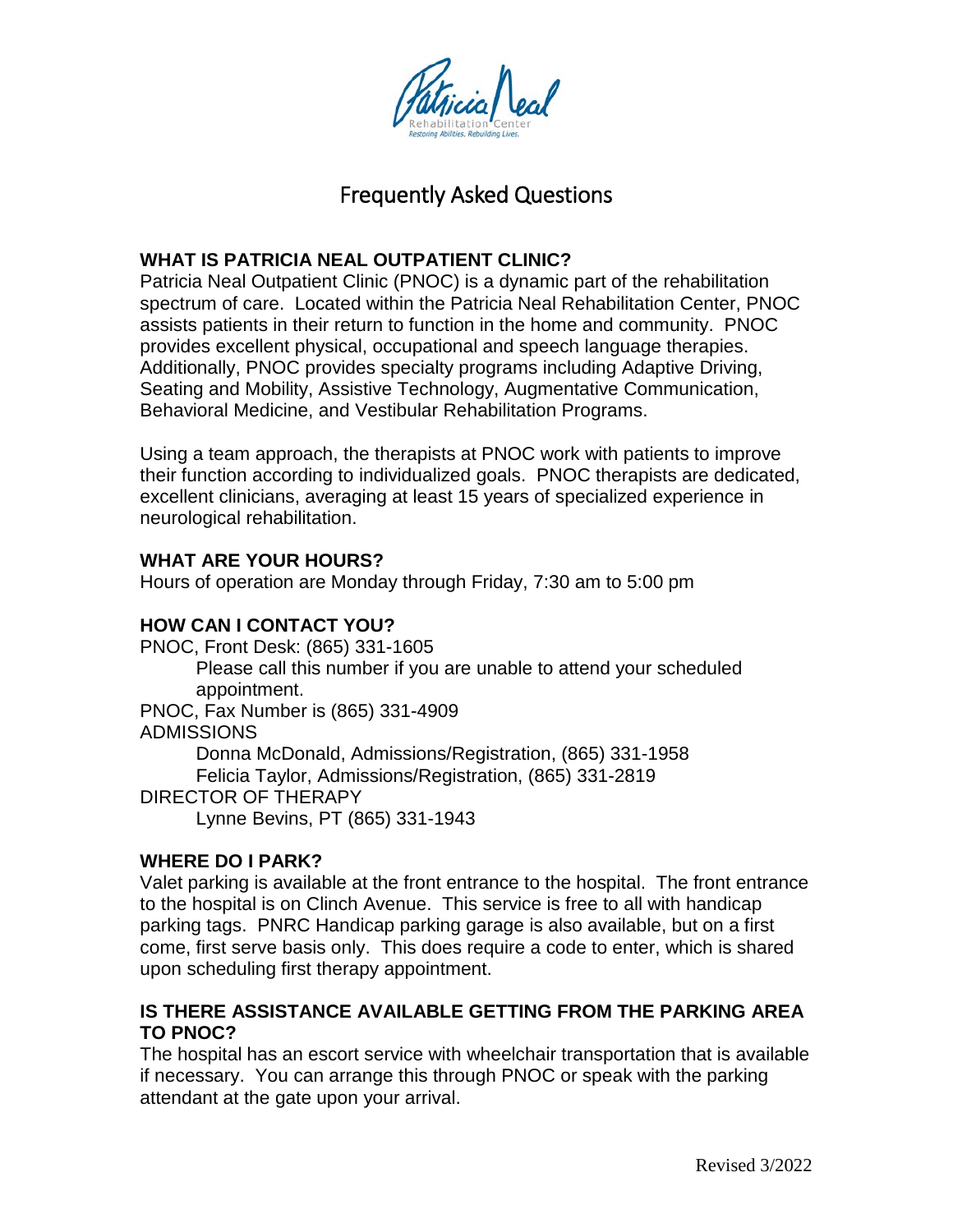

## **HOW DO I PAY FOR THERAPY?**

Before you come for your first therapy session, we will verify your insurance coverage. If you have questions about your insurance, you can discuss them with when you register on your first day.

If your insurance policy does not cover certain services, you must make arrangements to pay for them. Usually a monetary deposit is made, and then a payment plan is established and the hospital will send you a bill. If you have a co-payment, it will be collected before each scheduled day of therapy. Cashiers are located on the Ground Floor of Fort Sanders Regional Medical Center.

#### **HOW OFTEN WILL I COME FOR THERAPY?**

You will receive a complete evaluation by your therapist. The therapist, along with you and your doctor, will determine how often and for how long you come for treatment.

#### **WHAT IF I NEED TRANSPORTATION TO AND FROM THERAPY?**

There are many transportation agencies that serve the Knoxville Area. Rides are pre-arranged and may require a small fee each time. Please contact the specific agency for details.

| <b>CAC TRANSPORTATION</b>                   |
|---------------------------------------------|
| <b>KAT Lift</b>                             |
| <b>KAT City Bus</b>                         |
| ETHRA East Tennessee Human Resource Agency  |
| <b>Rural Metro</b>                          |
| <b>Taxi Cabs</b>                            |
| Oak Ridge - ETHRA                           |
| Oak Ridge Mass Transit                      |
| Oak Ridge Taxi Coupon Program               |
| People to Places                            |
| <b>Blount Co Office on Aging Volunteers</b> |
| East TN Office on Aging Volunteers          |

#### **WHAT IF I NEED TO CANCEL MY THERAPY?**

If you must cancel your session(s) due to illness or unexpected circumstances, **please call (865) 331-1605 by 8:00am on the day of your therapy.** Please be aware that attendance and participation in therapy is very important. If you are having difficulty keeping your therapy appointments, please speak to your therapist and we will try to assist you.